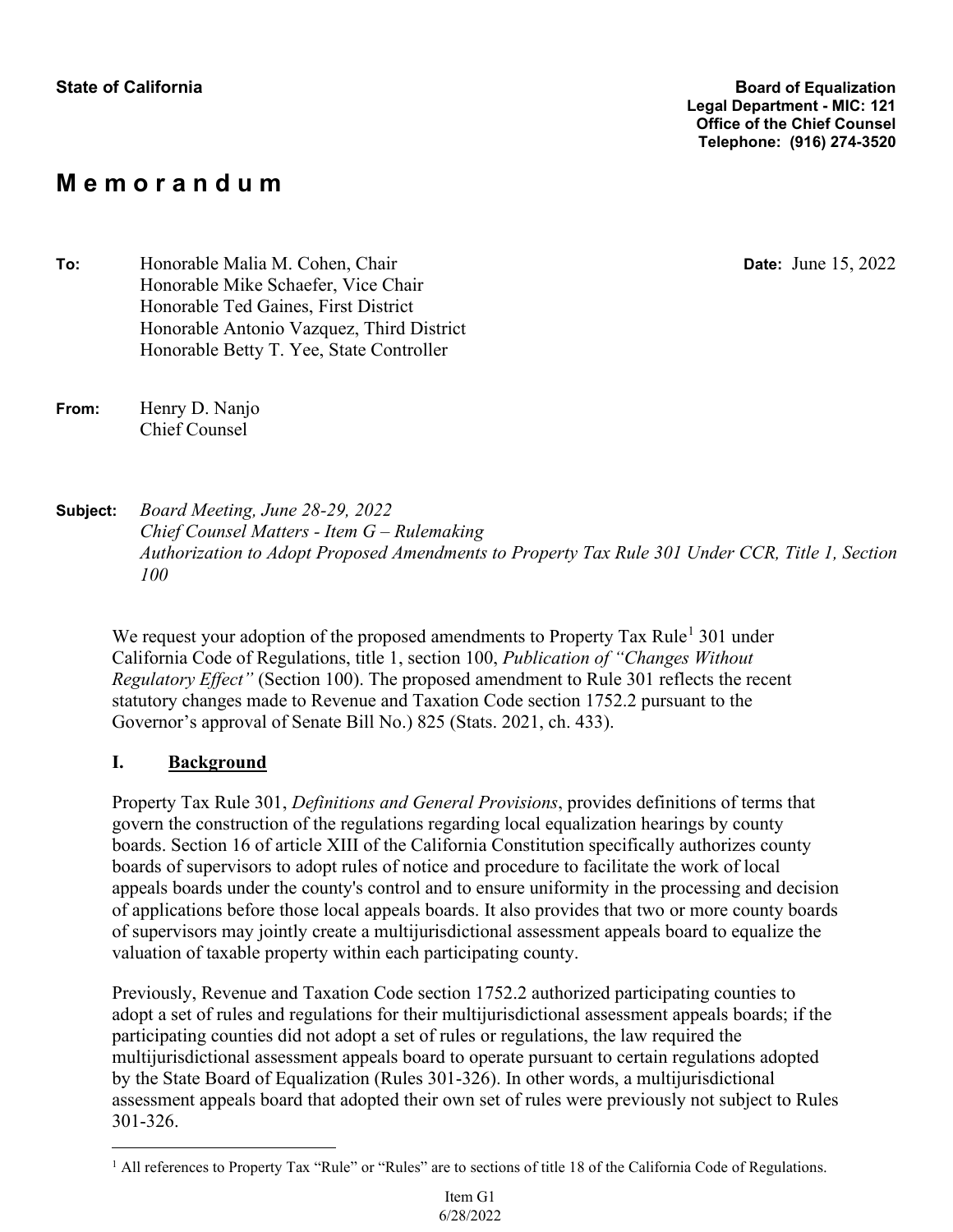However, on September 30, 2021, the Governor of the State of California approved Senate Bill No. 825 (Stats. 2021, ch. 433) (SB 825), which amended Revenue and Taxation Code section 1752.2 to authorize the participating counties to adopt a set of rules of notice and procedures for the multijurisdictional assessment appeals board as may be required to facilitate their work and to ensure uniformity in the processing and decision of equalization petitions. The amendments, additionally, removed the de facto exception to the application of the above-mentioned State Board of Equalization regulations for multijurisdictional assessment appeals boards that had adopted their own set of rules. Ultimately, this statutory change resulted in Rules 301-326 applying to all county assessment appeals boards without exception.

The proposed amendments to Rule 301, subdivision (d), reflect the changes made by SB 825 to section 1752.2, by specifically removing the language that allowed the application of different rules for counties in which their multijurisdictional assessment appeals boards adopted their own set of rules and regulations.

Staff has determined that the changes to Rule 301 are appropriate for processing under California Code of Regulations, title 1, section 100. This is because the changes "[make] a regulatory provision consistent with a changed California statute," and the "regulatory provision is inconsistent with and superseded by the changed statute" and the State Board of Equalization has "no discretion to adopt a change that differs in substance from the one chosen." (Cal. Code Regs., tit. 1, § 100, subd. (a)(6).) Furthermore, the changes do "not materially alter any requirement, right, responsibility, condition, prescription or other regulatory element of any California Code of Regulations provision." (Cal. Code Regs., tit. 1, § 100, subd. (a).)

### **II. Staff's Recommendation**

Based on the information stated above, staff requests the adoption of the proposed changes to Rule 301 under Section 100, without the normal notice and public hearing process. These changes are appropriate for processing under Section 100 because the changes are consistent with current law and do not materially alter any requirement, right, responsibility, condition, prescription, or other regulatory element of any California Code of Regulations provision.

The proposed amendments to the Rules are attached hereto, in strikeout and underline format. If you need more information or have any questions, please contact Honey Her, Regulations Coordinator, by telephone at (916) 274-3523 or by email at Honey. Her@boe.ca.gov.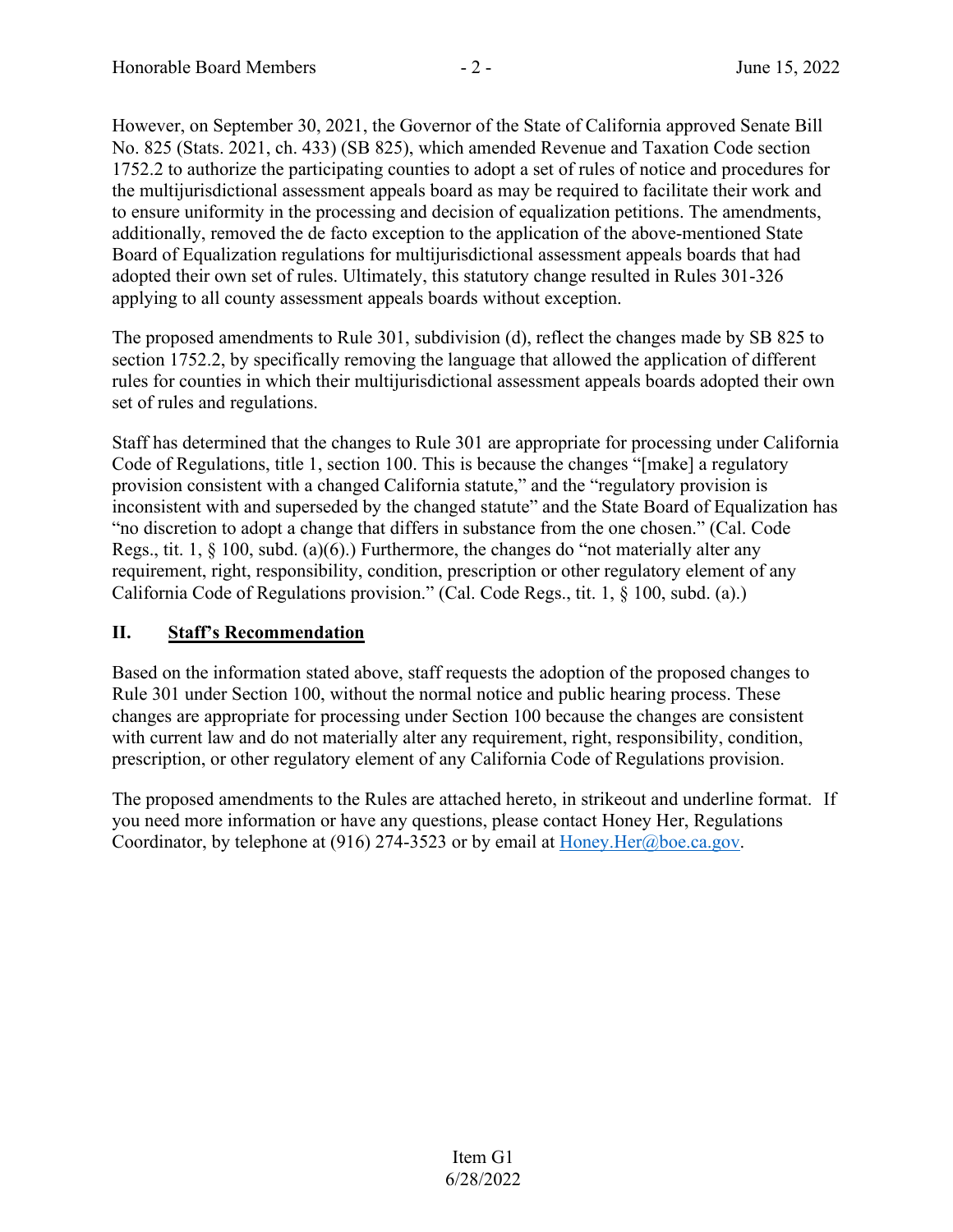Recommended by:

/s/ /s/ Henry Nanjo Henry Nanjo \_\_\_\_\_\_\_\_\_\_\_\_\_\_\_\_\_\_\_\_\_\_\_\_\_\_\_\_\_\_\_\_\_ /s/ Henry Nanjo

Henry D. Nanjo, Chief Counsel

Approved:

Approved:

/s/ Yvette Stowers \_\_\_\_\_\_\_\_\_\_\_\_\_\_\_\_\_\_\_\_\_\_\_\_\_\_\_\_\_\_\_\_\_\_ /s/ Yvette Stowers

Yvette M. Stowers, Executive Director

BOARD APPROVED on:

/s/ David Yeung \_\_\_\_\_\_\_\_\_\_\_\_\_\_\_\_\_\_\_\_\_\_\_\_\_\_ /s/ David Yeung

David Yeung, Deputy Director Property Tax Department

 $\mathcal{L}=\mathcal{L}$  , where  $\mathcal{L}=\mathcal{L}$  Catherine Taylor, Chief Board Proceedings Division

Attachment: Text of Proposed Amendments to Rule 301

cc: Ms. Yvette M. Stowers Mr. Henry Nanjo Mr. David Yeung Ms. Lisa Thompson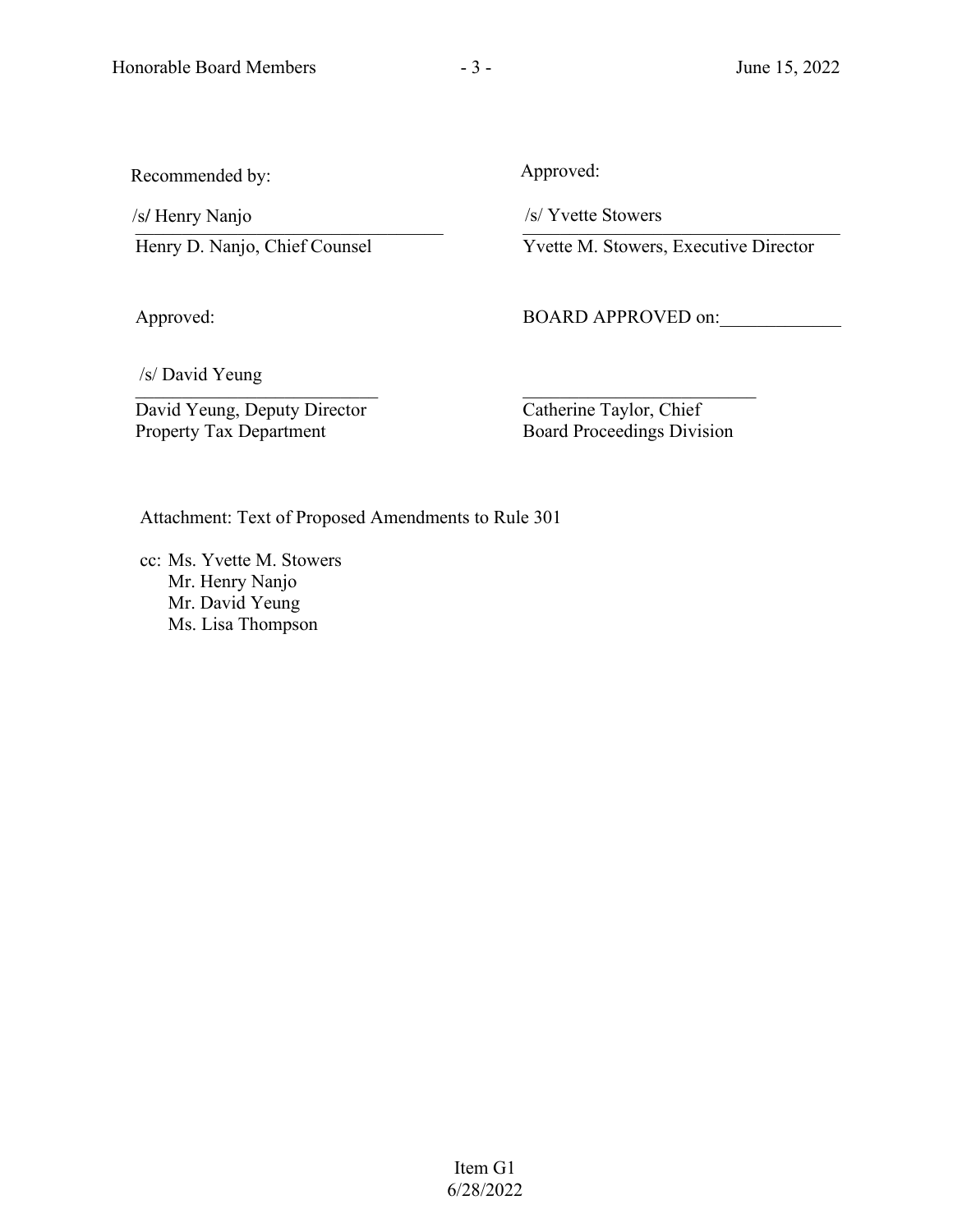# **Text of Proposed Amendments to California Code of Regulations Title 18. Public Revenues Division 1. State Board of Equalization – Property Tax Chapter 3. Local Equalization, Article 1. Hearing by County Board**

#### **Section 301. Definitions and General Provisions**

The provisions set forth in this regulation govern the construction of this subchapter.

(a) "County" is the county or city and county wherein the property is located that is the subject of the proceedings under this subchapter.

(b) "Assessor" is the assessor of the county.

(c) "Auditor" is the auditor of the county.

(d) "Board" is the board of equalization or assessment appeals board of the county or a multijurisdictional assessment appeals board for which the participating counties do not adopt a set of rules and regulations.

(e) "Chair" is the chair of the county board of equalization or assessment appeals board.

(f) "Clerk" is the clerk of the county board of equalization or assessment appeals board.

(g) "Person affected" or "party affected" is any person or entity having a direct economic interest in the payment of property taxes on the property for the valuation date that is the subject of the proceedings under this subchapter, including the property owner, a lessee required by the property lease to pay the property taxes, and a property owner who acquires an ownership interest after the lien date if the new owner is also responsible for payment of property taxes for the lien date that is the subject of the application.

(h) "Full cash value" or "fair market value" is the value provided in sections 110 and 110.1 of the Revenue and Taxation Code.

(i) "Restricted value" is a value standard other than full cash value prescribed by the Constitution or by statute authorized by the Constitution.

(j) "Full value" is either the full cash value or the restricted value.

(k) "Equalization" is the determination by the board of the correct full value for the property that is the subject of the hearing.

(l) "County legal advisor" is the county counsel of the county, or the district attorney of the county if there is no county counsel, and the City Attorney of the City and County of San Francisco, or outside counsel specifically retained to advise the county board of equalization or assessment appeals board.

Page **1** of **2**